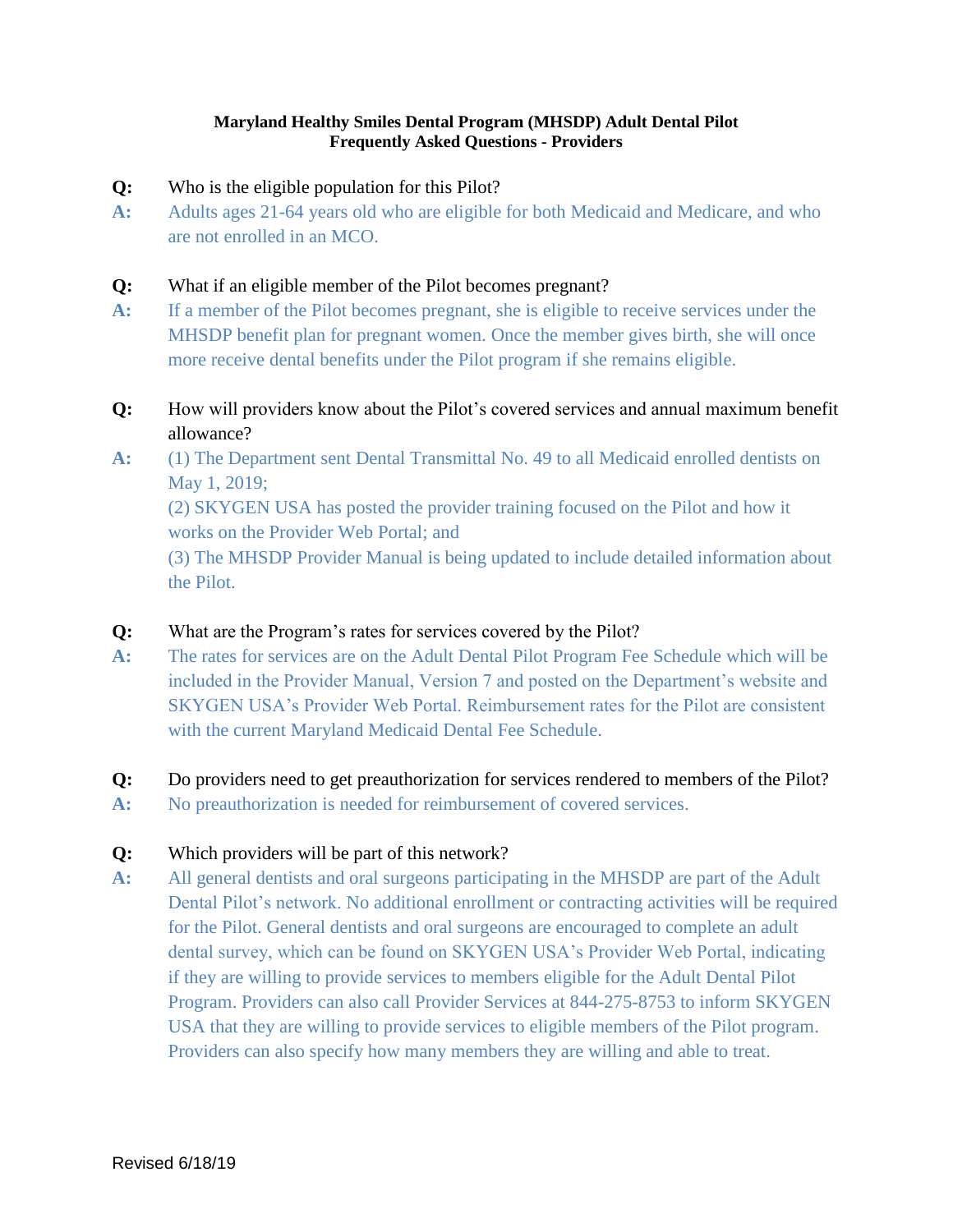- **Q:** Do providers have to complete the adult dental survey on SKYGEN USA's Provider Web Portal in order to participate in the Adult Dental Pilot Program provider network?
- **A:** No, providers do not have to complete the survey in order to treat members of the Adult Dental Pilot Program; however, providers must complete the survey or call SKYGEN USA's Provider Services' team at 844-275-8753 to receive dental home assignments for eligible members of the pilot.
- **Q:** Will any additional credentialing or enrollment activities be required?
- **A:** No additional credentialing or enrollment activities are required to participate in the Adult Dental Pilot Program provider network.

## **Q:** Will providers need to do anything differently for the Pilot?

**A:** Yes, providers will need to do the following:

(1) When scheduling the appointment, the provider should verify the member's eligibility on SKYGEN USA's Provider Web Portal or by calling the Provider Services' team at 844-275-8753 and selecting **Option 1**;

(2) On the date of service, providers should call Provider Services' team at 844-275-8753 Monday thru Friday 7a.m. to 6 p.m. EST and select **Option 5** to verify that the member remains eligible for the Pilot and to confirm funds available in the member's annual benefit allowance; and

(3) Review and sign the member's global treatment plan outlining recommendations and costs for services.

#### **Q:** How will providers know that a member is eligible for the Adult Dental Pilot Program?

**A:** Providers must contact SKYGEN USA's Provider Services' team at 844-275-8753 and select **Option 1** to check the IVR to ensure that the member is eligible for services. Members eligible for the Adult Dental Pilot Program will be identified with the following message: **"Maryland Medicaid Medicare – Limited Dental \$800 Maximum"**.

#### **Q:** What is a global treatment plan?

**A:** A global treatment plan is a document that details the dental services recommended by the provider and the costs for those services. The provider and member must review the recommended course of treatment and both parties must sign this form prior to services being rendered at each visit.

#### **Q:** Does a global treatment plan need to be submitted with every claim?

A: No, the global treatment does not need to be submitted with claims. Providers should give a copy of the signed plan to the member at each visit and keep a copy in the member's chart.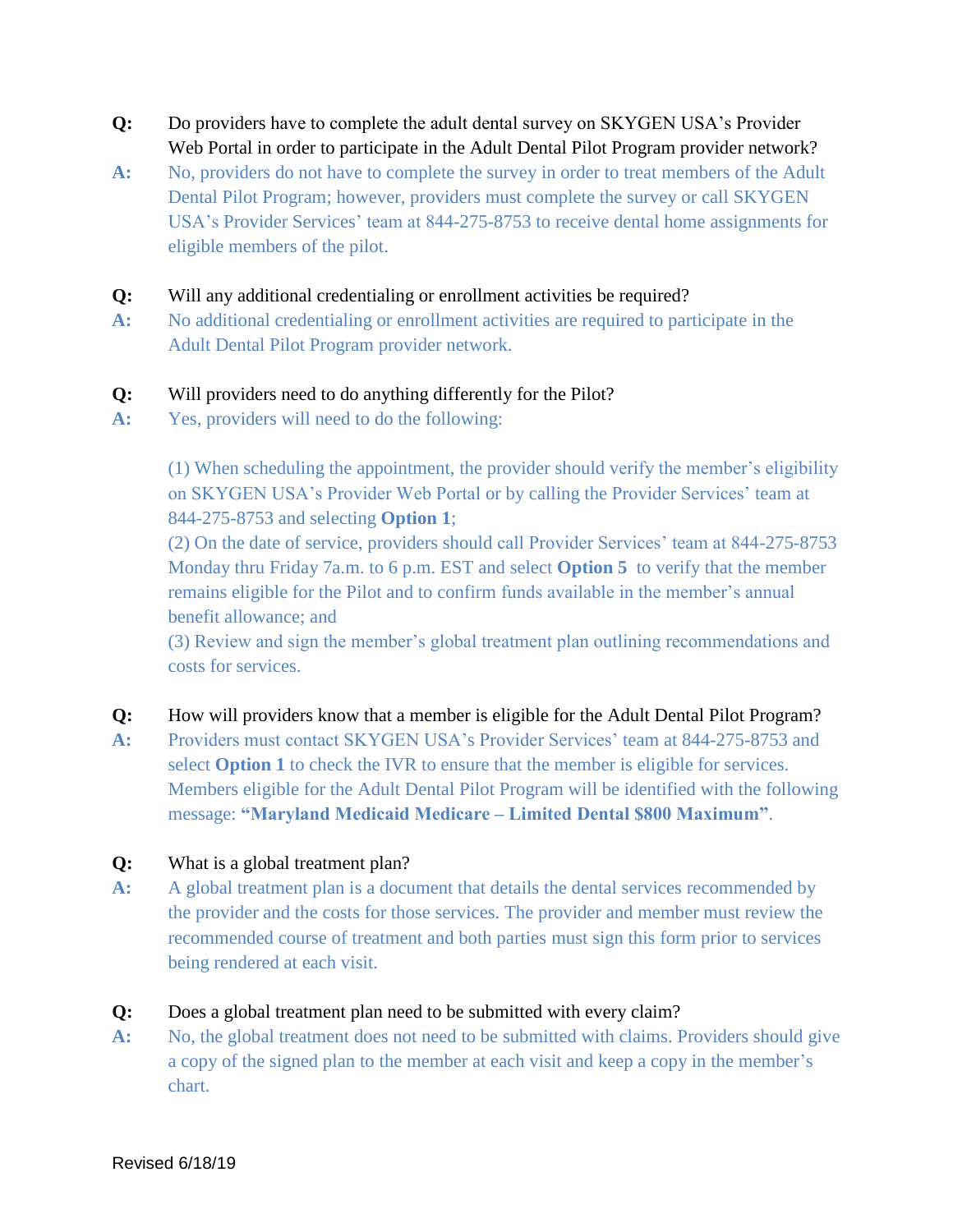### **Q:** Which claims are going to be paid first? First claims filed or first services performed?

**A:** Claims will be reimbursed in the order they are submitted to SKYGEN USA. Valid claims will be paid up to the \$800 maximum benefit allowance for each member annually. For example, if there is only \$25 remaining and the claim equals \$50, then \$25 will be reimbursed by Medicaid and the provider is able to charge the member for the remaining balance at the Medicaid rate, as long as the member signs a Non-Covered Service Agreement.

# **Q:** How will claims be reimbursed for services rendered at a Federally Qualified Health Center (FQHC)?

- **A:** FQHCs will be paid their cost-based rate for dental services rendered to eligible members of the Pilot. In instances where there is \$1 or more remaining in a member's benefit allowance and at least one CDT code identified on the claim that is covered by the Pilot, the FQHC will be reimbursed its entire cost-based rate for the visit.
- **Q:** What happens if a dentist performs service(s) and then finds out that the member's annual maximum benefit allowance has been reached? How will the claim be paid? Will the Department cover the financial overage?
- **A:** Claims shall only be approved and reimbursed up to the \$800 maximum benefit allowance. If a member signs a Non-Covered Service Agreement before additional services are rendered, the member will be responsible for the overage. If a Non-Covered Service Agreement is NOT signed, the provider will be responsible for the balance. MDH will not be responsible for any amounts not paid, beyond the annual maximum.

#### **Q:** When should a member sign a Non-Covered Services Agreement?

- **A:** A Non-Covered Services Agreement should be completed and signed when the member has agreed to pay for a service out-of-pocket, after the provider has confirmed that the services to be rendered:
	- 1) Exceed the member's \$800 maximum benefit allowance; or
	- 2) Are not included in the Pilot's benefit package.

Example: The member needs a four-surface restoration (D2335) which is reimbursed at \$151 by Medicaid, but the member only has \$100 remaining in their benefit allowance for the calendar year. The member should be given the opportunity to sign the Non-Covered Services Agreement agreeing to pay the remaining \$51 out-of-pocket, if they would like for the service to be rendered.